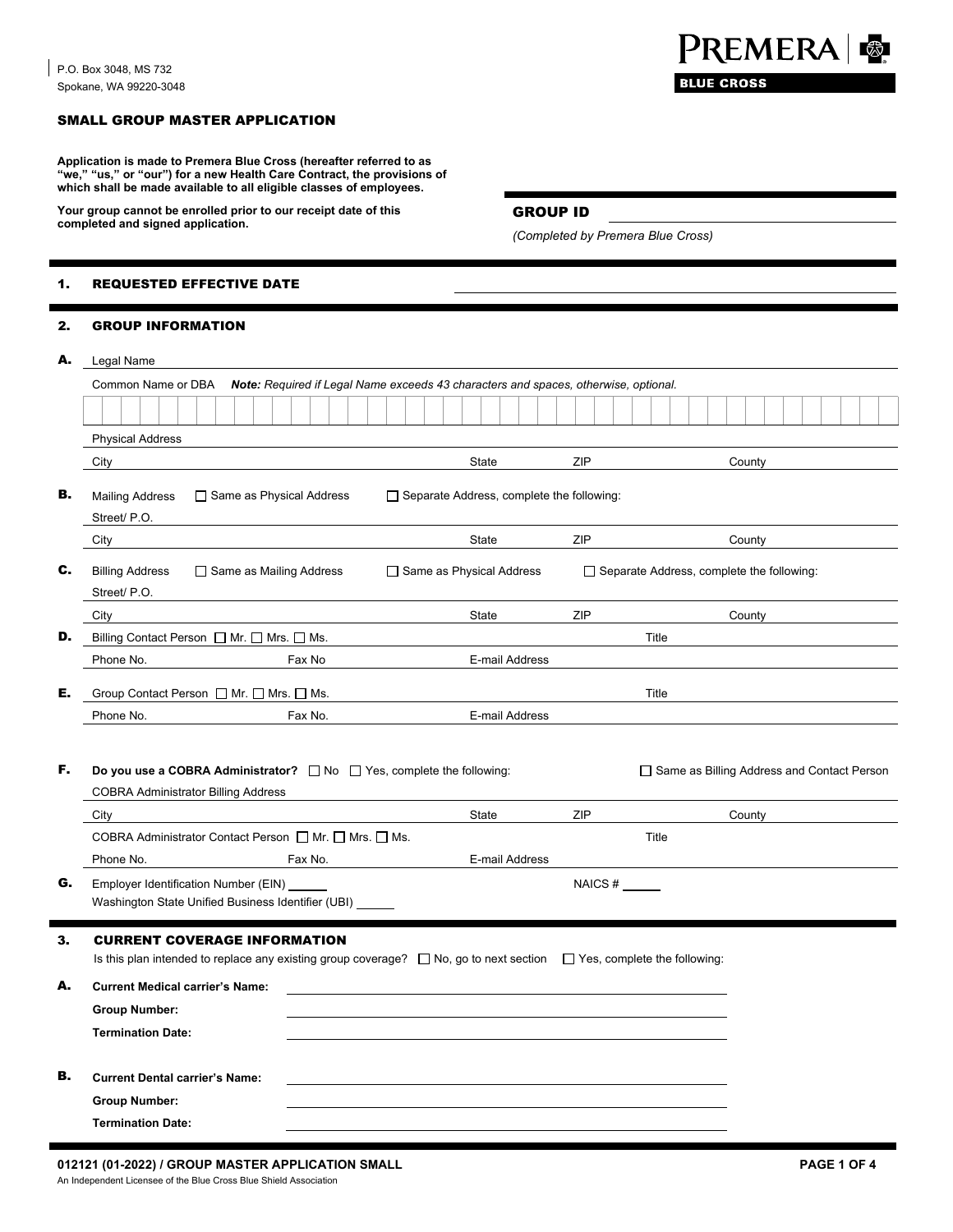#### 4. GROUP ELIGIBILITY

A small employer is an employer who employed an average of at least 1 but not more than 50 common law employees on business days during the preceding calendar year and who employs at least 1 common law employee on the first day of the current plan year. In the case of an employer that was not in existence throughout the preceding calendar year, the determination of whether the employer is a small employer be based on the average number of employees that it is reasonably expected the employer will employ on business days in the current calendar year. Sole proprietors with no common law employees and self-employed individuals are not eligible to purchase (or renew) small group plans.

A. Did the group employ an average of 1-50 or fewer employees during the previous calendar year?

 $\Box$  Yes  $\Box$  No

**B.** Is the company's headquarters located in the State of Washington?  $\Box$  Yes  $\Box$  No,

If no, there must be a Washington-based employee with signing authority

## 5. EMPLOYEE ELIGIBILITY REQUIREMENTS

#### A. **Minimum Work Hours and Probationary Period Information**

 complete the information under **All** below, otherwise please complete the applicable sections. **You can have no more than 3 classes.**  If all of your employees must work the same hours, meet the same probationary period and will have the same benefits options available to them,

Complete the minimum work hours\* and probationary period information for each designated class of employee. If you have differentiated your benefit coverage selection by class of employee on your Benefit Coverage Selection Worksheet – those same classes must be represented

*\*Note: Employees must work at least 20 hours per week to qualify for health coverage. The group may choose to set the minimum number of work hours per week higher for employees to be eligible.* 

|    | $\Box$ All (one class)                            | $\Box$ Management                                 | $\Box$ Salaried                                    | $\Box$ Hourly                              | $\sqcap$ Part-time                                | $\Box$ Full-time                                   |
|----|---------------------------------------------------|---------------------------------------------------|----------------------------------------------------|--------------------------------------------|---------------------------------------------------|----------------------------------------------------|
|    | Minimum hours                                     | Minimum hours                                     | Minimum hours                                      | Minimum hours                              | Minimum hours                                     | Minimum hours                                      |
|    | $\Box$ 1 <sup>st</sup> of the month<br>following: | $\Box$ 1 <sup>st</sup> of the month<br>following: | $\prod$ 1 <sup>st</sup> of the month<br>following: | 1 <sup>st</sup> of the month<br>following: | $\Box$ 1 <sup>st</sup> of the month<br>following: | $\prod$ 1 <sup>st</sup> of the month<br>following: |
|    | $\Box$ Date of hire                               | $\Box$ Date of hire                               | $\Box$ Date of hire                                | $\Box$ Date of hire                        | $\Box$ Date of hire                               | $\Box$ Date of hire                                |
|    | $\Box$ 30 days                                    | $\Box$ 30 days                                    | $\Box$ 30 days                                     | $\Box$ 30 days                             | $\Box$ 30 days                                    | $\Box$ 30 days                                     |
|    | $\Box$ 60 days                                    | $\Box$ 60 days                                    | $\Box$ 60 days                                     | $\Box$ 60 days                             | $\Box$ 60 days                                    | $\Box$ 60 days                                     |
|    | $\Box$ Exact date of hire                         | <b>Exact date of hire</b><br>$\Box$               | $\Box$ Exact date of hire                          | Exact date of hire                         | $\sqcap$ Exact date of hire                       | $\Box$ Exact date of hire                          |
| в. | <b>Waive Probationary Period</b>                  |                                                   |                                                    |                                            |                                                   |                                                    |

□ No □ Yes Do you want to waive the probationary period for all current qualifying employees for this enrollment period?

## 6. EMPLOYER CONTRIBUTION AND ELIGIBLE EMPLOYEE PARTICIPATION REQUIREMENTS

#### A. **Minimum Contribution / Participation Requirements**

| <b>Group Size</b>                                   | <b>Employer Contribution</b><br>for Eligible Employees | <b>Eligible Employee</b><br>Participation           | <b>Employer Contribution</b><br>for Dependents | <b>Dependent Participation</b>    |
|-----------------------------------------------------|--------------------------------------------------------|-----------------------------------------------------|------------------------------------------------|-----------------------------------|
| <b>Medical:</b> Up to 4 Employees                   | 100%                                                   | 100%                                                | 50%                                            | No required level                 |
| Medical: $5 - 50$ Employees                         | 50%                                                    | 75%                                                 | No required level                              | No required level                 |
| Dental / Non-Voluntary:<br>2 - 4 Employees          | 50%                                                    | 100%                                                | No required level                              | Common Enrollment<br>with Medical |
| Dental / Non-Voluntary:<br>5-50 Employees           | 50%                                                    | Greater of 5 Employees<br>or 50% Eligible Employees | No required level                              | Optional                          |
| Dental / Voluntary:<br>5-50 Employees               | $0\% - 49\%$                                           | Greater of 5 Employees<br>or 30% Eligible Employees | No required level                              | Optional                          |
|                                                     |                                                        | <b>Medical</b>                                      | <b>Dental</b>                                  |                                   |
| <b>Employer Contribution for Eligible Employees</b> |                                                        | %                                                   | %                                              |                                   |
| <b>Employer Contribution for Dependents</b>         |                                                        | %                                                   | %                                              |                                   |

*Please note: If a group does not meet the requirements above, the group may enroll during the designated open enrollment period.*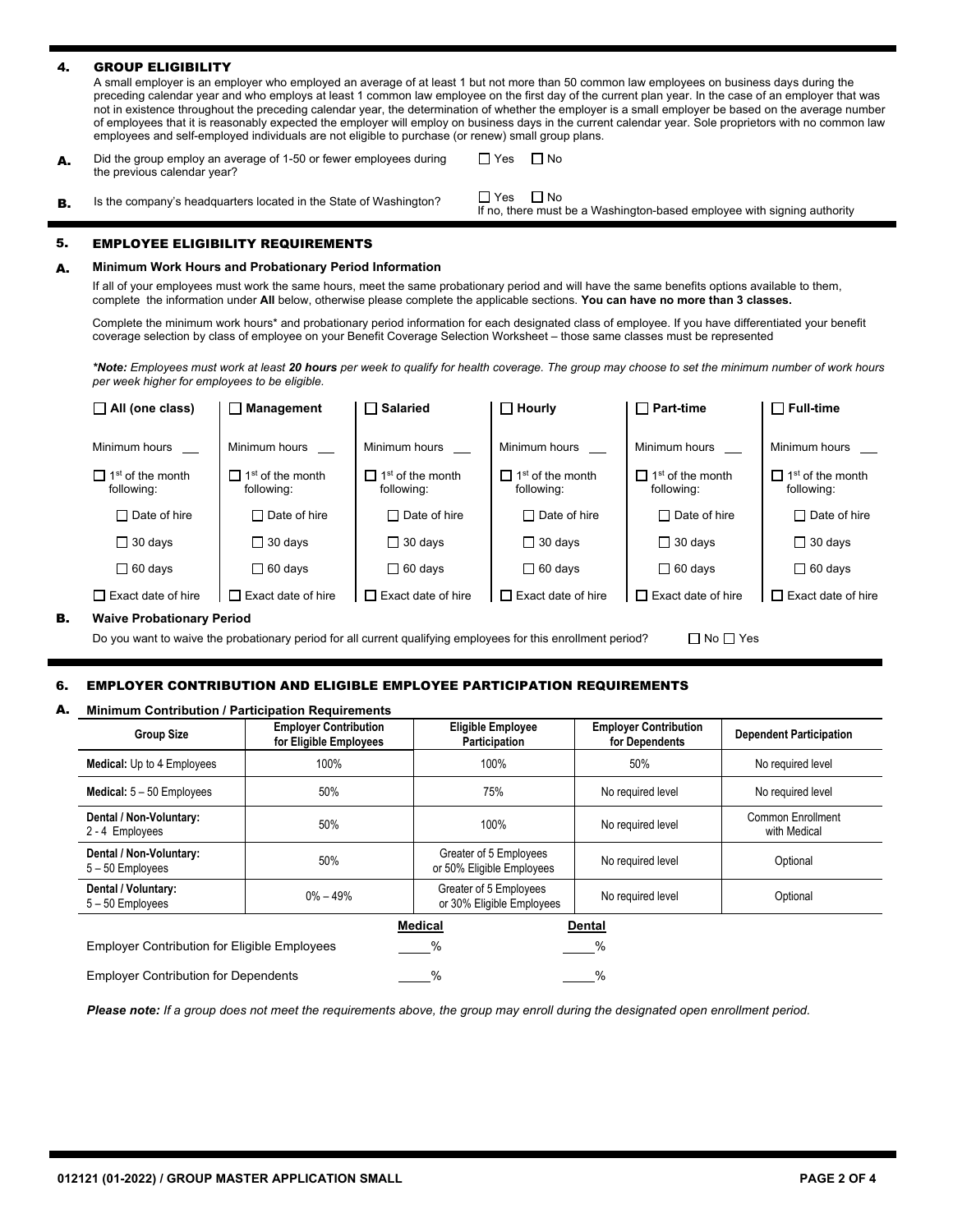## 7. EMPLOYEE ENROLLMENT

|    | <b>Medical</b><br><b>Dental</b>                                                                                                                                                                                                                                                                                                           |
|----|-------------------------------------------------------------------------------------------------------------------------------------------------------------------------------------------------------------------------------------------------------------------------------------------------------------------------------------------|
| А. | Total number of employees on payroll (regardless of hours worked:                                                                                                                                                                                                                                                                         |
| в. | Note: Count each employee in only ONE category.<br>Total number of employees not eligible to enroll:                                                                                                                                                                                                                                      |
|    | Employees working less than the minimum number of hours required per week, are in<br>a probationary period, are temporary or seasonal, not in covered class)                                                                                                                                                                              |
| c. | Total number of employees eligible to enroll:                                                                                                                                                                                                                                                                                             |
| D. | Total number of employees not enrolling due to coverage under<br>other group coverage or a Government plan (Medicare,<br>CHAMPUS/Tricare or Military).                                                                                                                                                                                    |
| Е. | Eligible employees waiving enrollment without other group coverage (listed above).<br>Note: Individual Coverage is not a valid waiver.                                                                                                                                                                                                    |
| F. | Total number of Eligible Employees enrolling                                                                                                                                                                                                                                                                                              |
|    | Participation level calculated by dividing the total number of employees enrolling (F)<br>by the total number of eligible employees without other coverage (C-D).                                                                                                                                                                         |
| G  | $\Box$ No<br>$\Box$ Yes<br>Do you have eligible employees in Hawaii?                                                                                                                                                                                                                                                                      |
|    | <b>Please note:</b> Employees who reside in the state of Hawaii are not eligible for coverage.                                                                                                                                                                                                                                            |
| 8. | <b>FEDERAL REQUIREMENTS</b>                                                                                                                                                                                                                                                                                                               |
|    | Helpful Hint: We strongly urge you to consult legal counsel in answering the questions below. The summaries below are not intended<br>to be or to replace legal advice on your particular group. It is the group's responsibility to inform Premera immediately if facts change<br>which would cause the group's answers below to change. |
| А. | Is the group subject to COBRA?<br>$\Box$ Yes<br>$\Box$ No. Give the legal reason for exemption:                                                                                                                                                                                                                                           |
|    | Helpful Hint: Generally, these laws apply to any non-church employer that employed 20 employees or more employees on at least 50% of its working days in the preceding                                                                                                                                                                    |

*calendar year. "Employees" include full-time and part-time common law employees. Self-employed workers as defined in IRC §401(c)(1), corporate directors, or independent contractors should not be counted unless they qualify as common-law employees. "Employees" may also include leased employees who qualify as common-law employees. Please see COBRA requirements at 26 CFR § 54.4980B-2 Q/A 5 for guidance on counting a part-time employee as a fraction of a full-time employee.* 

- B. Is the group subject to the federal Medicare Secondary Payer (MSP) laws that prohibit discrimination against individuals with group coverage
- 1.  $\Box$  Yes. This plan will pay primary to Medicare as required by federal law.  $\Box$  No. Under 20 employees.
- **2.** Please also provide the number of employees who now meet Medicare's definition of "employee."

Helpful Hint: These laws do not apply to any employer who did not employ 20 employees or more for each working day in each of 20 or more calendar weeks in either the *current or preceding calendar year. For these small group plans, Medicare pays primary to the group plan.*

 *"Employees" include all full-time and part-time employees as well as those employees on disability and subject to FICA taxes. Also count leased employees if they would be counted as employees under §414(n)(2) of the Internal Revenue Code (IRC), and count employees employed by an "affiliated service group" under IRC §414(m) or by employers considered to be a "single employer" under IRC §52(a) or (b).* 

- C. Is the group subject to the federal Medicare Secondary Payer (MSP) laws that prohibit discrimination against individuals with group coverage based on their (or a family member's) current employment status who have Medicare due to disability?
- 1.  $\Box$  Yes. This plan will pay primary to Medicare as required by federal law.  $\Box$  No. Under 100 employees.

**2.** Please also provide the number of employees who now meet Medicare's definition of "employee."

 *helpful hint in 8A above for a definition of "employee" for this purpose. Helpful Hint: Generally, these laws apply to any employer that employed at least 100 employees on 50% or more of its working days in the preceding calendar year. See the* 

**D.** Is the group subject to ERISA?

| $\Box$ Yes. Enter the month the ERISA plan year ends: Month                                         |                               |  |
|-----------------------------------------------------------------------------------------------------|-------------------------------|--|
| $\Box$ No. Give the legal reason for exemption: $\Box$ Government or Public Plan $\Box$ Church Plan |                               |  |
|                                                                                                     | $\Box$ Other, please specify: |  |

*Helpful Hint: Generally, ERISA applies to all employer health plans except governmental, public or church plans. Non-profit status alone does not exempt an employer from ERISA.* 

# 9. GROUP MATERIALS

Important Note: Benefit booklets are delivered electronically and are available online at [www.premera.com](http://www.premera.com). One copy of the benefit booklet *will be sent to the Group Administrator.*